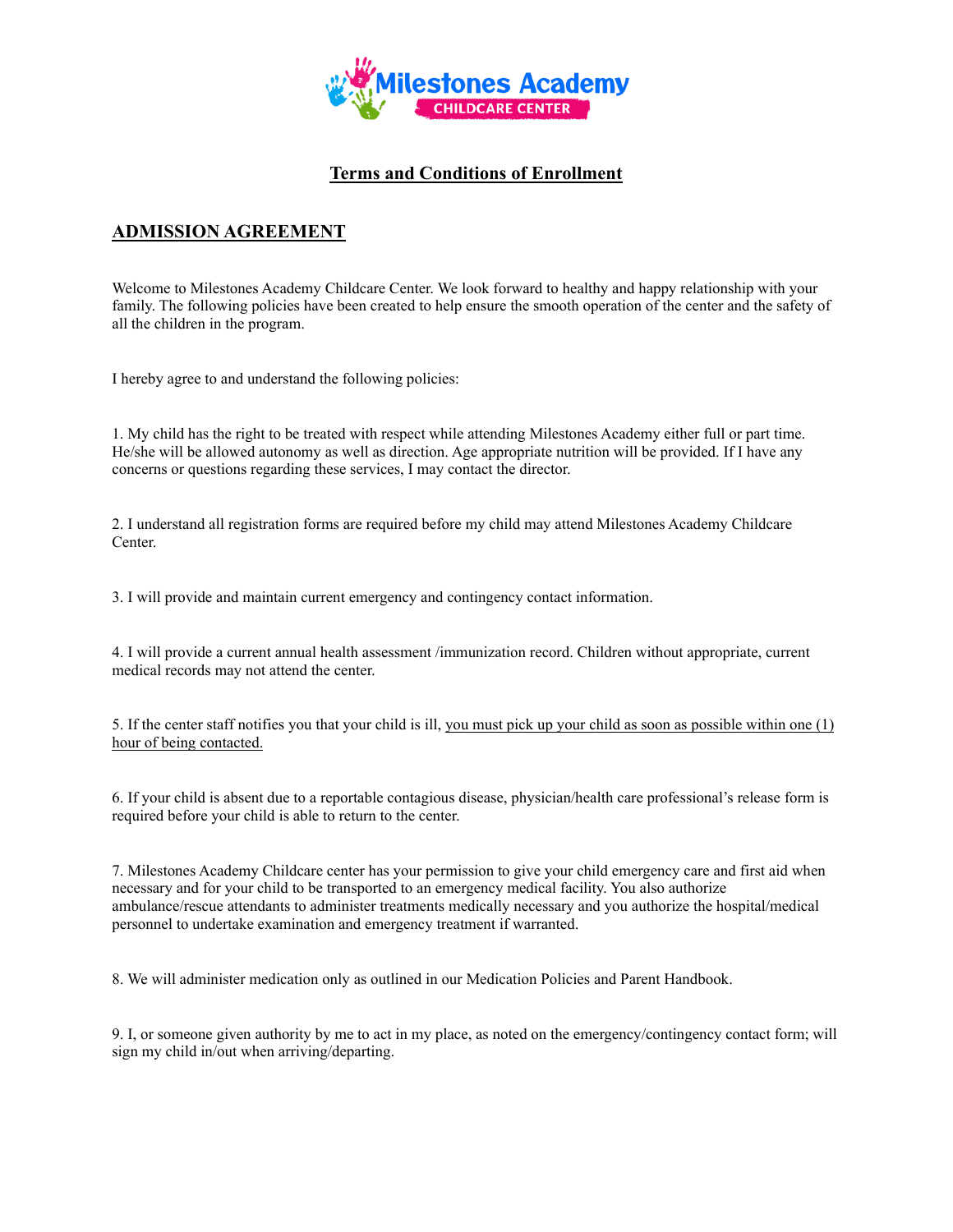

The center must be notified by parent/guardian (in writing, or by phone) if the child is to be picked up by individuals on the emergency/contingency form.

If child is picked up by an individual who is not listed on emergency/contingency form, parent/guardian must notify the center **in advance and in writing**. **Your child will not be released without prior written authorization.**

All individuals other than yourself will have to provide a photo ID.

10. I agree to notify the center if my child is absent or will be absent by 9:00 a.m. of the day the child will be absent.

11. I will pay a non-refundable \$100.00 registration fee per annum. No cash accepted.

12. Tuition is due weekly, tuition is due for all and there are no refunds due to illness, holidays, vacations, etc. Thirty days' written notification shall be given for any changes in tuition.

13. If late, I will pay an overtime charge of \$10 for every fifteen (15) minutes I am late in picking up my child at the scheduled time. Payment is immediately due (at pick up). My child cannot return until this fee is paid. The late pick up fee does not constitute an agreement to provide after-hours services, nor will the late fee be applied towards the tuition. Chronic lateness at closing time may be grounds for termination of services.

15. All checks should be made payable to Milestones Academy Childcare Center (MACC). A fee of \$25.00 will be assessed for tuition late three (3) calendar days. After 3 days, failure to pay may result in termination. A \$35.00 fee will be charged for returned checks.

16. I will give two weeks' notice to the center's director of any changes in my child's schedule.

17. I am responsible to give Milestones Academy Childcare Center two weeks written notice in the event I need to withdraw my child from the program. If I fail to comply with this requirement; I will be charged for two (2) weeks tuition.

18. I will label, describe administration, the reason for administration, and complete a medication consent form if my child needs medication during care.

19. I understand the policy of keeping a sick child at home when too ill to participate. I will notify the center no later than 8:00 a.m. if my child will not be attending.

20. I am responsible to notify the director/ teacher if my child or any family member has a contagious disease.

21. I will provide my child with a complete set of extra, labeled clothes.

22. I am always welcome to discuss any concerns I may have with the teacher or the director.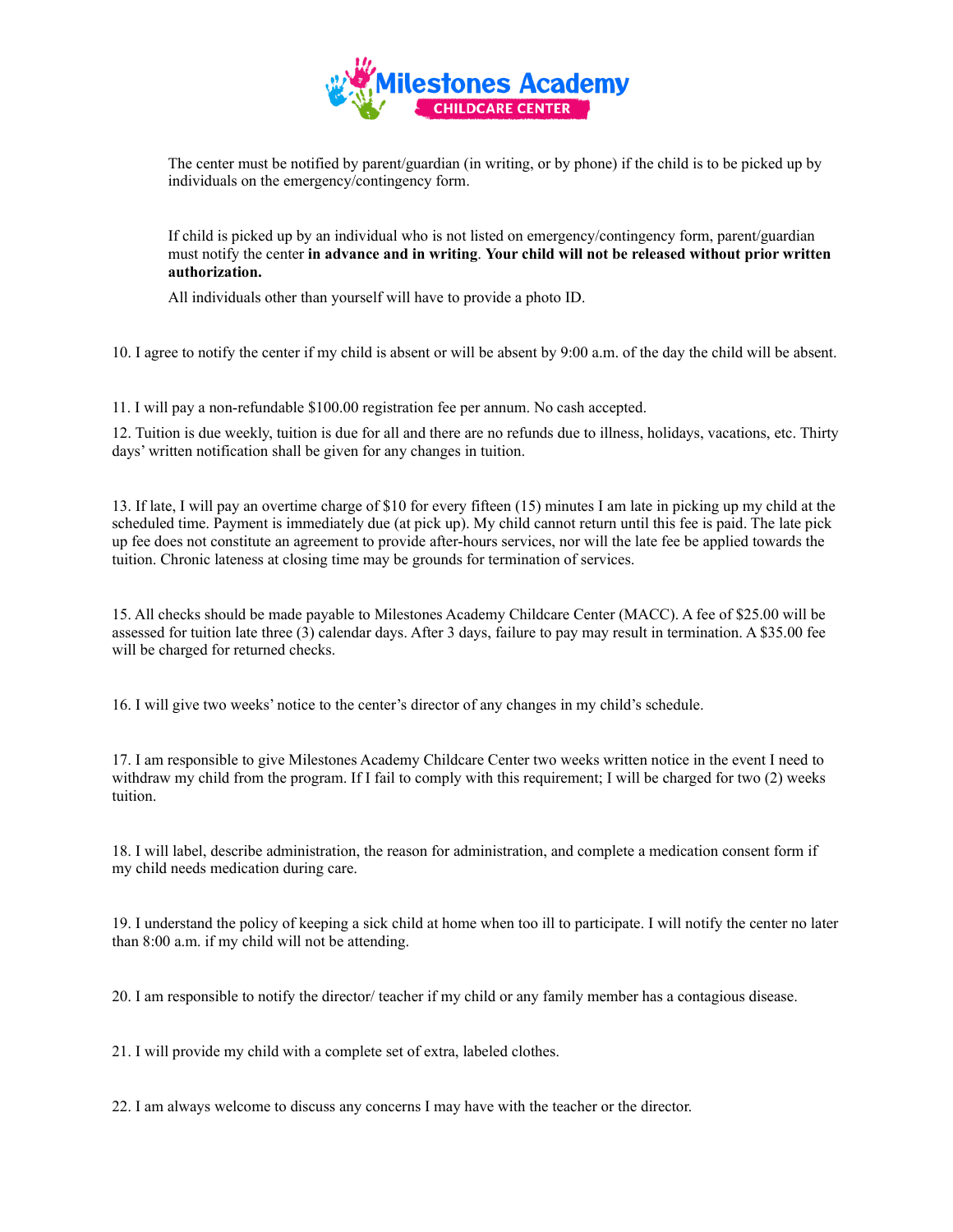

23. I understand that Milestones Academy Childcare Center offers its program to children 18 months to 6 years of age. I understand that if my child is between 18-36 months old, he/she will be placed in the toddler program until such a time he/she is mature enough to transfer into the preschool program. If I have any concerns or questions regarding my child's development or placement, I shall contact the director.

24. I understand that my child's teacher will conduct assessments of my child useful in evaluating a child's development and learning. This information will be shared with me on an ongoing basis.

25. All documents and assessments pertaining to my child will be maintained in my child's portfolio, and available to me at any time.

26. As a licensed facility, state representatives have the right to inspect all aspects of our operation including: client records, safety, health, and organizational policy, and interview staff or clients as appropriate. We strive to provide the highest quality of care; a goal shared by licensing and our families.

27. As outlined in our termination policy: behavior indicating a child is not able to benefit from our enrichment program, such as disruptive, dangerous, or disrespectful behavior; falsification of documentation, other illegal behavior; or failure to meet financial requirements; may be cause for immediate termination.

28. In the effort to maintain the professional status of our staff and prevent any potential conflict of interest, babysitting by the center staff members is discouraged. However, should you hire any center staff members, it must be outside the center premises and with the understanding that such agreements and payment for services are solely between you and the center staff member. Milestones Academy Childcare Center/ Inc. does not sanction the arrangement and you agree to hold Milestones Academy Childcare Center/Inc. harmless from any such arrangements in addition to those contained in the agreement.

29. In the event you have a dispute arising out of or relating in any way to services provided by Milestones Academy Childcare Center pursuant to this agreement, and you are not able to resolve such dispute in good faith directly with the center's management, you agree on behalf of yourself and your child to participate in mediation conducted by mutually agreed upon third party, or in the event that the mediation does not resolve the dispute or a third party cannot be agreed upon, binding arbitration is to be held, governed by the Commercial Arbitration Association. You agree that any settlement or award by the arbitration shall be final and enforceable in any court having jurisdiction over the dispute.

30. The Parent Handbook is incorporated by reference into this agreement. You acknowledge that you have received a copy of the parent handbook, and understand and agree to abide by all its rules and regulations.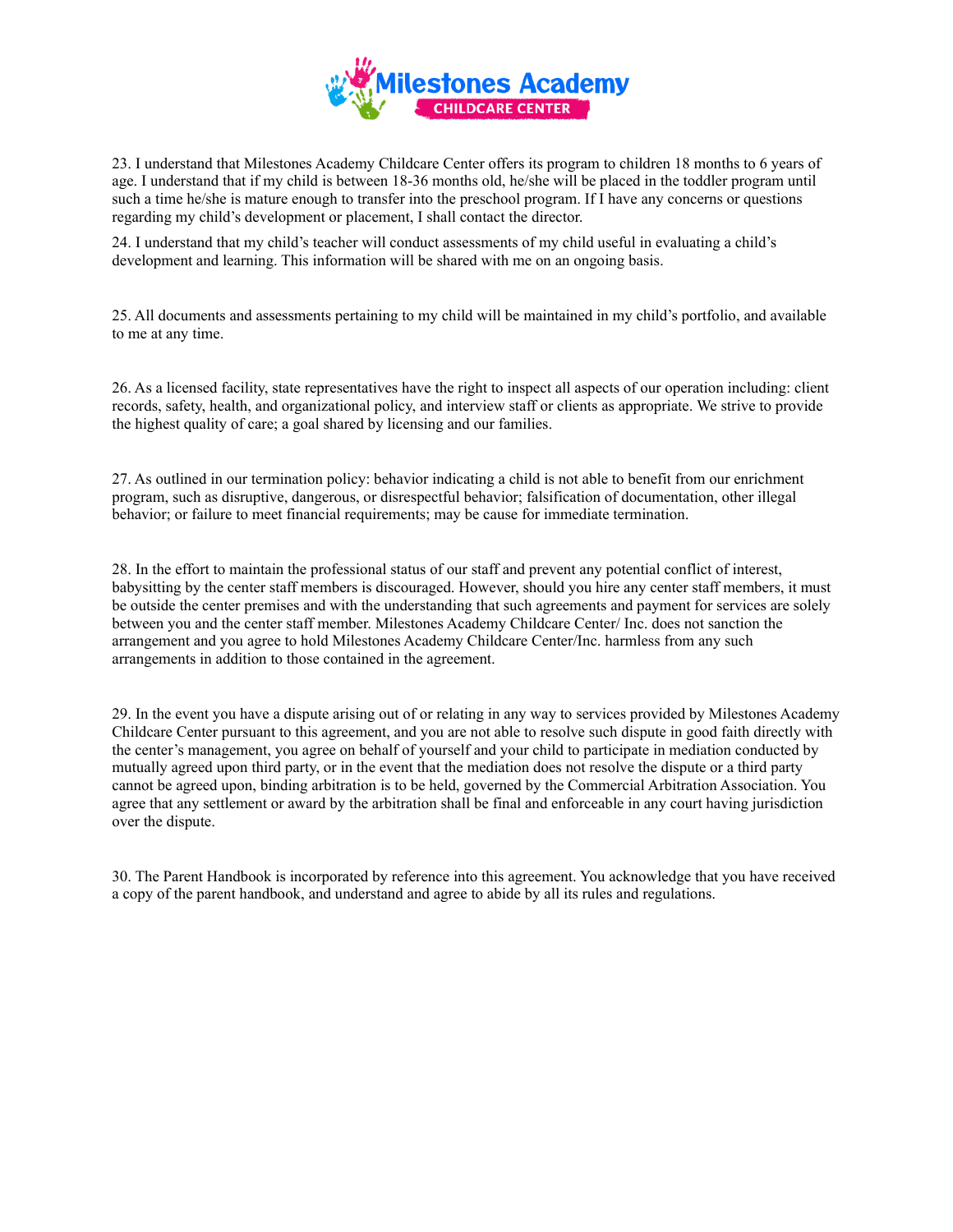

By signing below and enrolling my child in Milestones Academy Childcare Center, I understand, acknowledge, accept, and agree to all the terms conditions of this admission agreement.

| Child's Name:             |      |
|---------------------------|------|
|                           |      |
| Parent/Guardian Signature | Date |

Parent/Guardian Signature \_\_\_\_\_\_\_\_\_\_\_\_\_\_\_\_\_\_\_\_\_\_\_\_\_\_\_\_\_\_\_\_\_ Date \_\_\_\_\_\_\_\_\_\_\_\_\_\_\_\_\_\_

## **Parental Consent and Release**

### **Water Activities**

I give permission for Milestones Academy Childcare Center to include my child in supervised water activities.

| Parent/Guardian Signature | )ate  |
|---------------------------|-------|
| Parent/Guardian Signature | `)ate |

### **Photographs**

I give permission for my child to be photographed in the program and during program functions and field trips. I understand that the photographs may be taken by the center staff or by other parents. I also understand that any photos taken may be used for public relations purposes.

| Parent/Guardian Signature | )ate        |
|---------------------------|-------------|
| Parent/Guardian Signature | <b>Date</b> |

### **Videotape**

I give permission for my child to be videotaped in the program and during program functions and field trips. I understand that the videotapes may be taken by the center staff or by other parents. I also understand that any videos taken may be used for public relations purposes.

| Parent/Guardian Signature | `)ate |
|---------------------------|-------|
| Parent/Guardian Signature | Jate. |